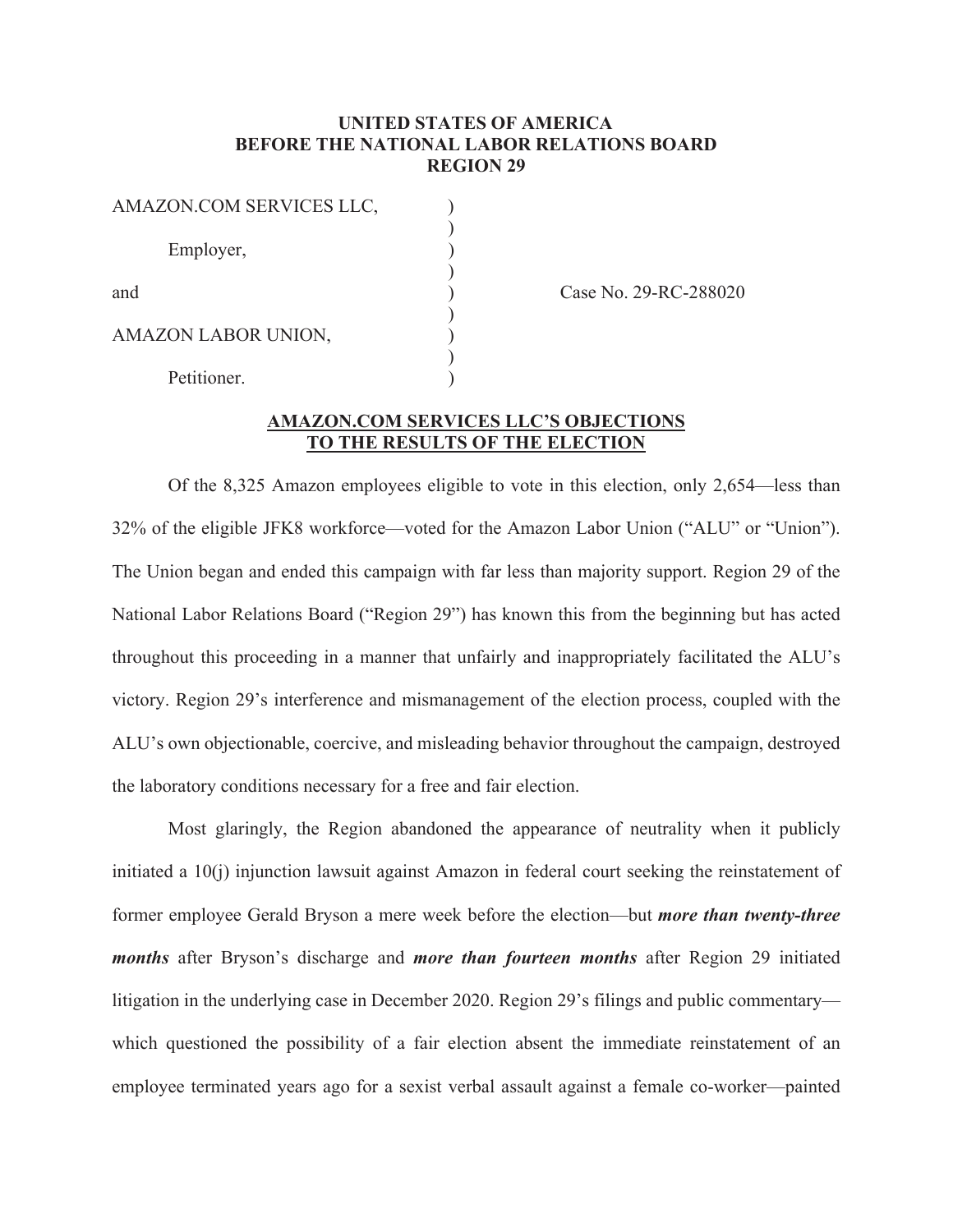Amazon in a misleading and negative light to voters and suggested the Board's preference for the ALU.

 The Region's mishandling of this proceeding began months ago when it accepted the ALU's petition without the support required by the NLRB's decades-old rules and standards. After it failed to generate enough support for its original petition, the ALU publicly complained that it was "impossible" to obtain the required 30% showing of interest and called on the Region to help the ALU. The Region acquiesced, arbitrarily removing over 1,500 employees from the list of employees in the petitioned-for unit. It then used that artificially reduced number to calculate whether the ALU's submission met the 30% showing of interest threshold. The Region's willingness to bend its rules lent a false air of legitimacy to the Union and constituted obvious and improper assistance to the ALU.

 After fostering this impression throughout the critical period, during the election itself the Region demonstrated the appearance of support for the ALU in front of voters in the polling place while they were voting. The Region required employees wearing "Vote No" shirts to cover up their shirts before entering the polling place, but permitted employees wearing ALU paraphernalia to display it in the polling place. The Region also hindered voter turnout by mismanaging the beginning stages of the election and bringing insufficient resources to support the size of the election. The Region's unpreparedness produced chaos and hours-long lines to vote on the first polling day, discouraging other employees from voting. The Region also allowed camera crews, including the ALU President's personal videographer, to photograph, video, and interview employees standing in line to vote. This scared away those who understandably did not desire to have a microphone or news camera in their face or a reporter publicly interrogating them about how they planned to vote.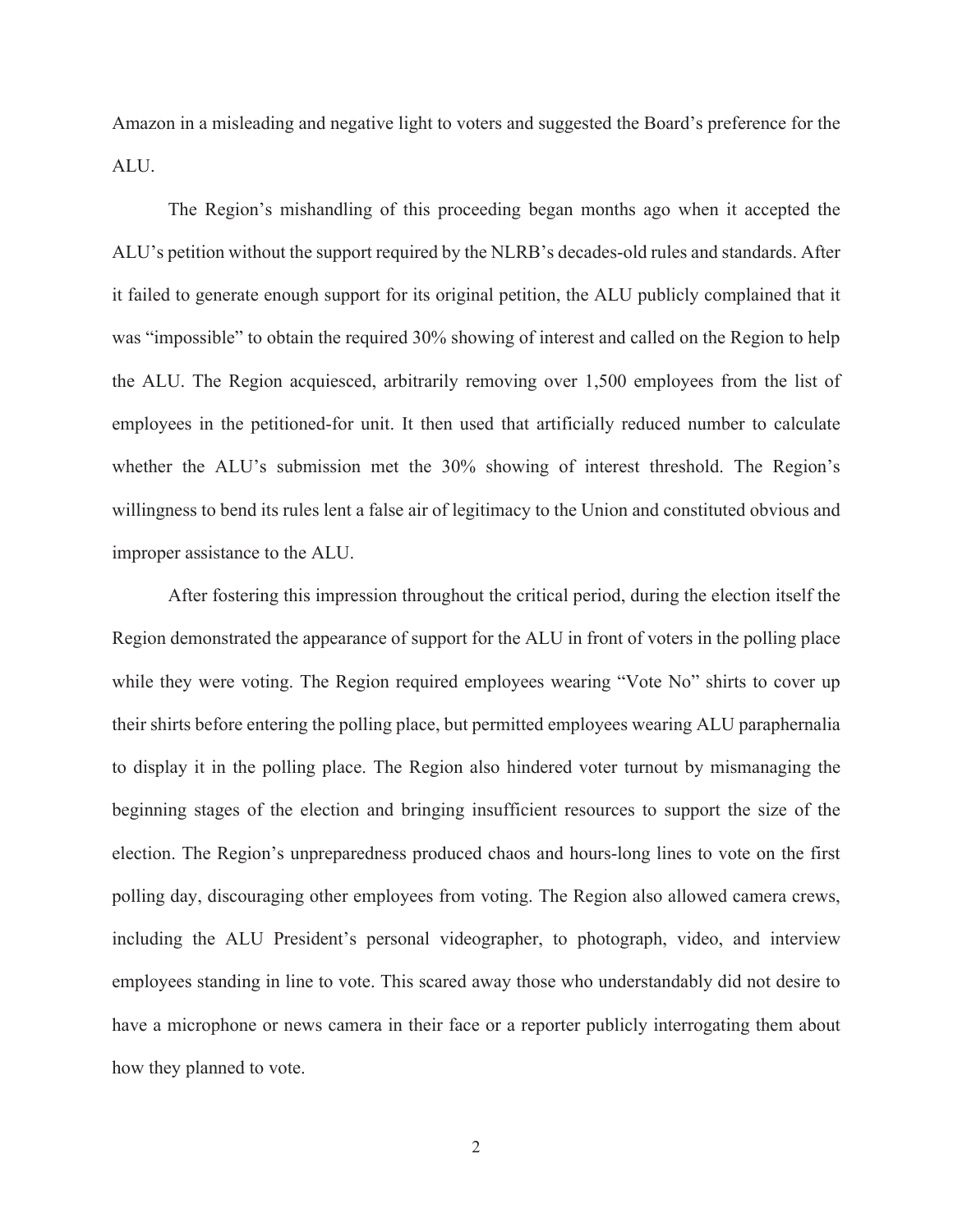The ALU's own misconduct during the critical period likewise chilled voters, suppressed turnout, and destroyed laboratory conditions. Among other things, the ALU unlawfully intimidated employees to support the ALU, stating among other things "if you vote no, I will know"; threatened violence against its detractors; perpetuated lies about Amazon's conduct in the NYPD's arrest of ALU President Christian Smalls for trespassing; recorded voters in the polling place; engaged in electioneering in the polling area; distributed marijuana to employees in exchange for their support; and surveilled employees as they exited the voting tent. All of these actions had a tendency to suppress voter turnout and interfere with laboratory conditions.

The actions of both the Region and the ALU are substantially more egregious than the installation of a mailbox by the United States Postal Service that the Board concluded destroyed and interfered with laboratory conditions in Amazon's landslide election victory in Case 10-CA-269250. The Region and ALU's improper actions here warrant at least the same result.

"The Board in conducting representation elections must maintain and protect the integrity and neutrality of *its procedures*." *Ensign Sonoma LLC*, 342 NLRB 933, 933 (2004) (emphasis in original) (quoting *Athbro Precision Eng'g Corp.*, 166 NLRB 966, 966 (1967)). Because that patently did not happen here, the Board must order a rerun election.

#### **OBJECTIONS**

**OBJECTION 1** - The Region failed to protect the integrity and neutrality of its procedures and created the impression of Board assistance or support for the ALU when it sought a  $10(i)$ injunction in *Drew-King v. Amazon.com Services LLC*, E.D.N.Y., No. 22-01479, on March 17, 2022. The Region sought this injunction 23 months after the alleged discriminatee (Gerald Bryson) was discharged, 18 months after the charge was filed, and 14 months after the complaint was issued in Case 29-CA-261755. Delaying the filing of this lawsuit until the eve of the election improperly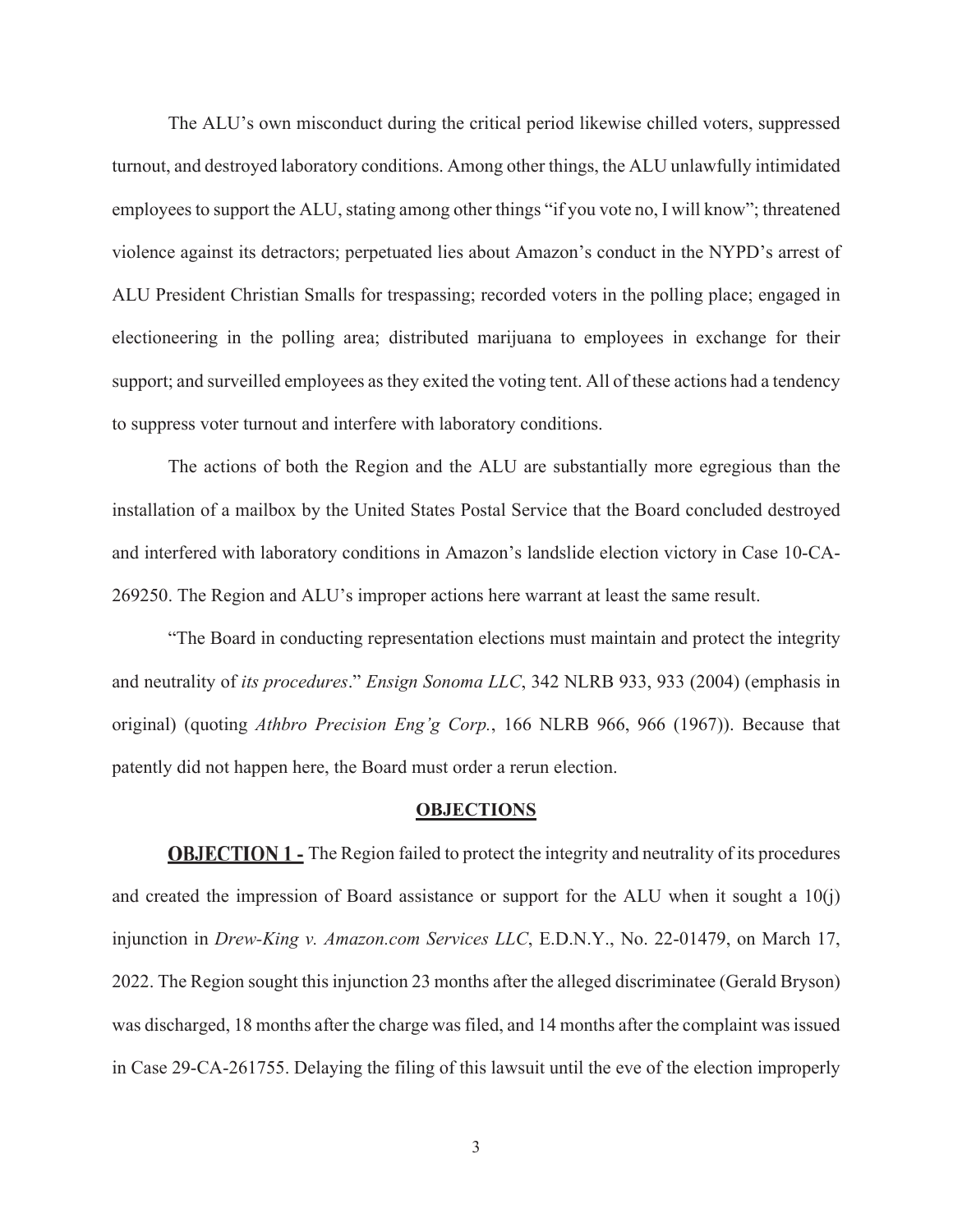influenced employees' perception of Amazon mere days before they were to vote. The Regional Director admitted as much in a statement to multiple press outlets, specifically referencing the imminent election in Case 29-RC-288020, stating the Board's support for the ALU and alleging Amazon was a lawbreaker. Specifically, the Regional Director said:

We are seeking an injunction in District Court to immediately reinstate a worker that Amazon *illegally* fired for exercising his Section 7 rights. We are also asking the Court to order a mandatory meeting at JFK8 with all employees at which Amazon will read a notice of employees' rights under the National Labor Relations Act. *No matter how large the employer*, it is important for workers to know their rights—*particularly during a union election*—and that the NLRB will vociferously defend them.

(emphasis added).<sup>1</sup> Mr. Bryson was discharged in May of 2020 for verbally berating a female coworker. This video<sup>2</sup> of the incident, which the Region attempted to conceal from Amazon throughout the investigation and trial, revealed that Mr. Bryson called his female co-worker, amongst other names, "gutter bitch," "crack ho," "queen of the slums," and "crack-head" over a bullhorn in front of their workplace because she exercised her Section 7 rights to disagree with him. Yet, on the eve of the election, the Region pursued this injunction suggesting that only ALU supporters' Section 7 rights matter, and that Amazon's actions were worthy of an extraordinary remedy.

**OBJECTION 2 -** The Region failed to protect the integrity and neutrality of its procedures and created the impression of Board assistance or support for the ALU when it delayed investigating numerous unmeritorious and frivolous unfair labor practice charges that were pending during the critical period rather than properly dismissing them or soliciting withdrawals.

<sup>&</sup>lt;sup>1</sup> See Mitchell Clark, The NLRB is suing Amazon to get a fired activist his job back, THE VERGE (Mar. 17, 2022), https://www.theverge.com/2022/3/17/22983692/nlrb-amazon-labor-activism-gerald-bryson-jfk8-warehouseinjunction; *see also* Karen Weise, N.L.R.B sues Amazon over labor practices at a Staten Island Facility, NY TIMES (Mar. 17, 2022), https://www nytimes.com/2022/03/17/business/amazon-staten-island-facility.html.

<sup>&</sup>lt;sup>2</sup> See https://www facebook.com/bella nagengast/videos/1079803845739201.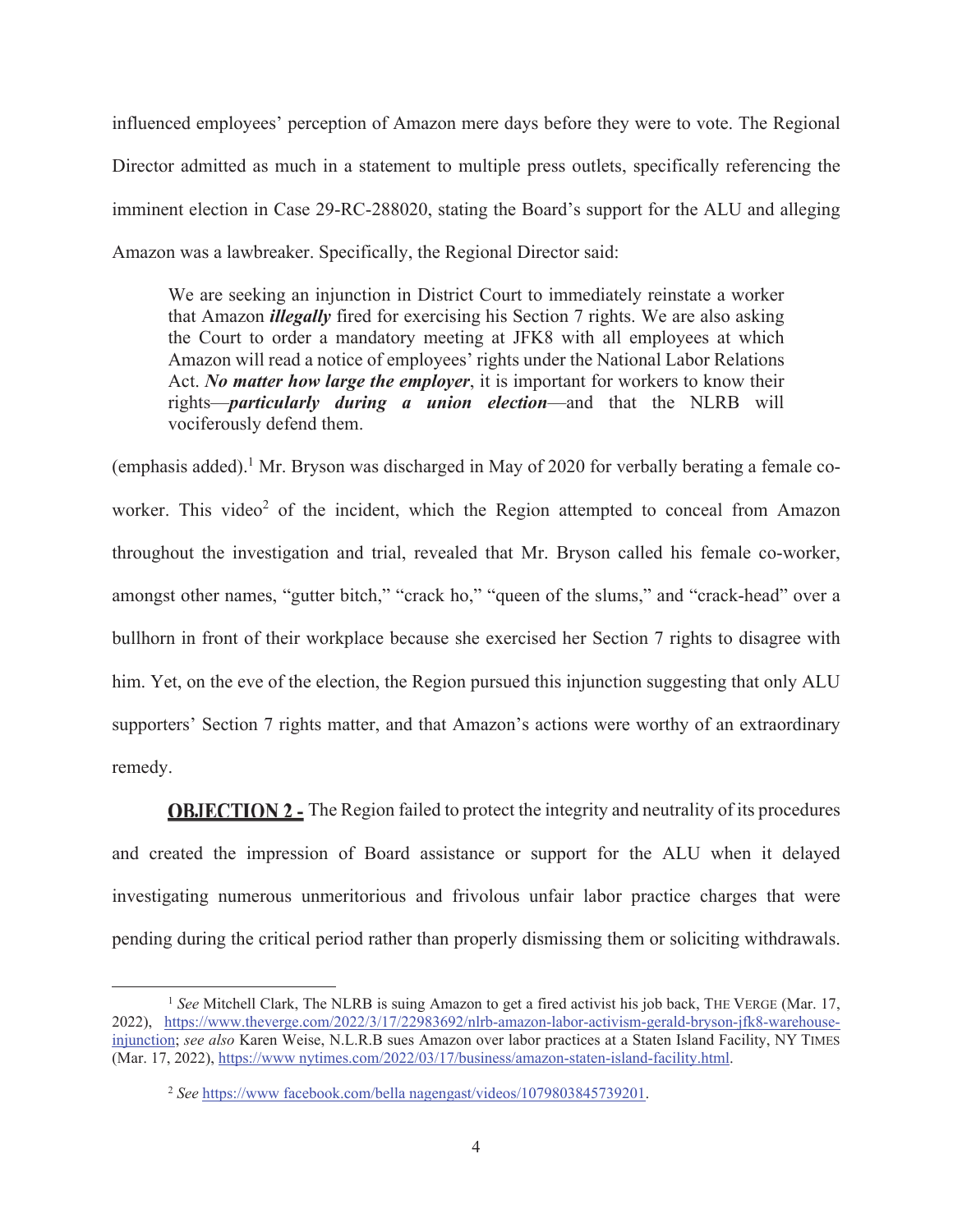The Region's inaction enabled the ALU to perpetuate its false campaign narrative<sup>3</sup> that Amazon was a recidivist violator of the National Labor Relations Act ("Act"), when in fact there has not been a single NLRB order finding that Amazon has violated the Act. The ALU exploited the Region's inaction by continuing to file numerous baseless unfair labor practice charges throughout the critical period. Many of these charges challenge conduct that is lawful under extant Board precedent (*e.g*., charges about Weingarten rights and captive audience meetings). Some were later withdrawn by the ALU while others were withdrawn and then refiled to create the appearance of a greater volume of charges.

**OBJECTION 3 - The Region failed to protect the integrity and neutrality of its procedures** and created the impression of Board assistance or support for the ALU when it allowed the ALU's petition in Case 29-RC-288020 to proceed to election knowing that the Union did not have the required 30% showing of interest in the petitioned-for unit. It did so after public threats by the ALU to expose "concerning issues" about the Region, including public comments from ALU officials that urged the Board to "work with" and help the ALU through the process, and to relax its rules. The Board's validation of the ALU's insufficient petition in response to and after these public threats and comments reasonably suggested to employees that the ALU had more support in the petitioned-for unit than it did and/or that the Region favored the ALU in its case processing.

**OBJECTION 4** - The Region failed to protect the integrity and neutrality of its procedures and created the impression of Board assistance or support for the ALU when it impermissibly allowed the ALU for more than a month (from December 22, 2021 to January 25, 2022) to continue gathering and submitting late signatures to bolster its insufficient showing of interest. This is contrary to Board procedure for verifying a petitioner's showing of interest. *See* NLRB,

<sup>&</sup>lt;sup>3</sup> The ALU has repeatedly, and falsely, claimed that it has filed "over 40" unfair labor practice charges against Amazon.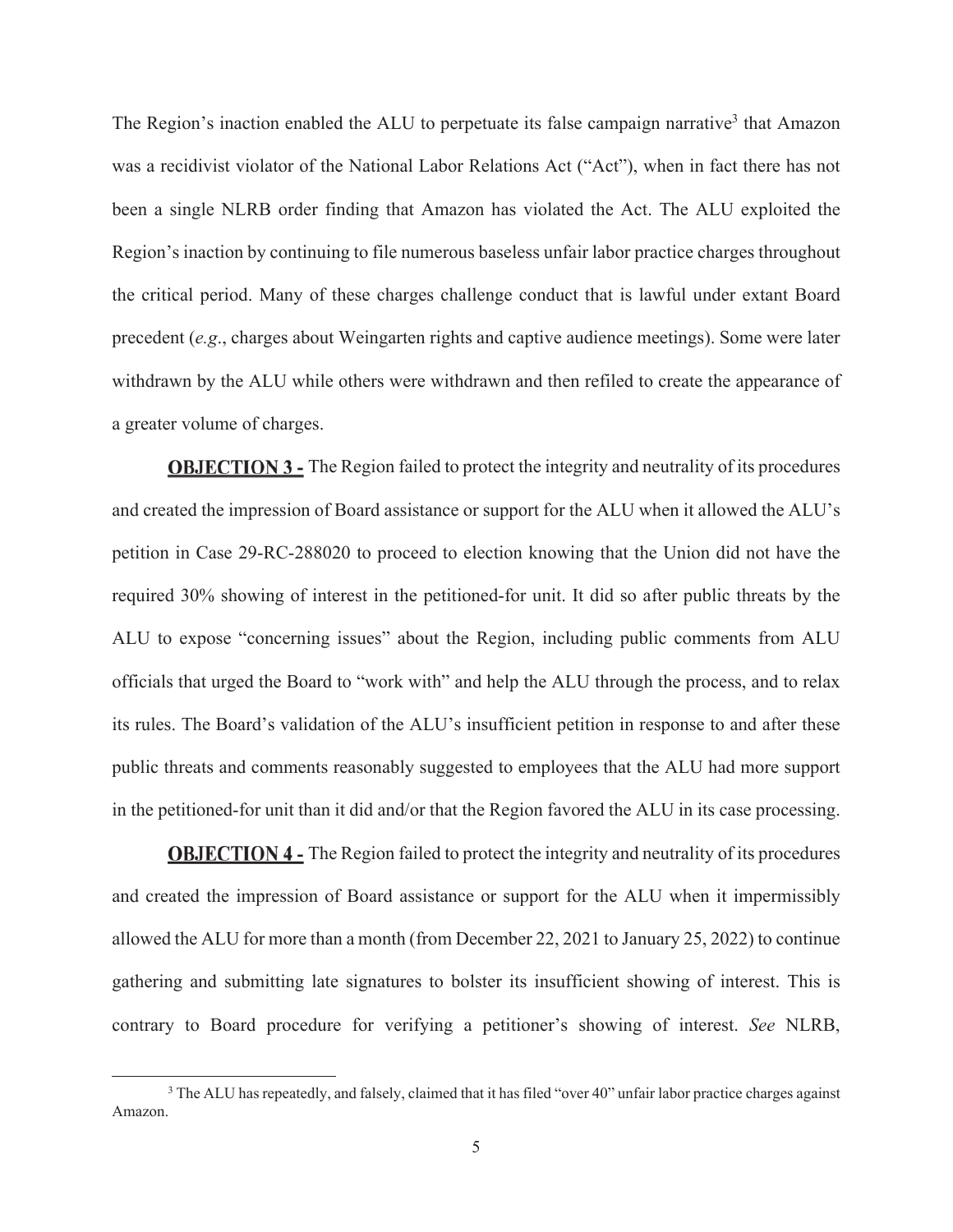CASEHANDLING MANUAL-PART TWO, REPRESENTATION PROCEEDINGS § 1103.1(a) (Sept. 2020) (CASEHANDLING MANUAL) (requiring a petitioner to file evidence in support of the showing of interest at the time the petition is filed or, when the petition is e-filed or faxed, within two days of filing).

**OBJECTION 5 -** The Region failed to protect the integrity and neutrality of its procedures and created the impression of Board assistance or support for the ALU when it unilaterally altered the scope and size of the petitioned-for unit for the purpose of investigating the ALU's showing of interest. These unilateral modifications to the scope of the petitioned-for unit, which neither party endorsed, were used by the Region solely to support its flawed conclusion that the ALU purportedly met the minimum requirement of a 30% showing of interest. The petition and Stipulated Election Agreement reflect identical unit descriptions. However, in completing the public record NLRB FORM-4069, Region 29 altered the description, changing it from "All hourly full-time and regular-part time fulfillment center employees employed at the JFK8 Building located at 546 Gulf Avenue, Staten Island, NY 10314," as requested by the ALU, to "FC Employee I, working at JFK8 building," thereby reducing the size of the unit and excluding other petitionedfor classifications of employees. Region 29 also concluded that only 6,038 employees worked in that unit, while Amazon provided the Region with extensive payroll documentation and additional evidence that the petitioned-for unit was comprised of approximately 7,500 employees at the time of the filing of the petition. Soon after recording these manipulated and inaccurate facts, and approving the further processing of the petition, Region 29 reverted to the broader unit definition included in the ALU's petition and did not question Amazon's submission of a voter list containing 8,325 employees. The Region's manipulated and inaccurate conclusion regarding the contested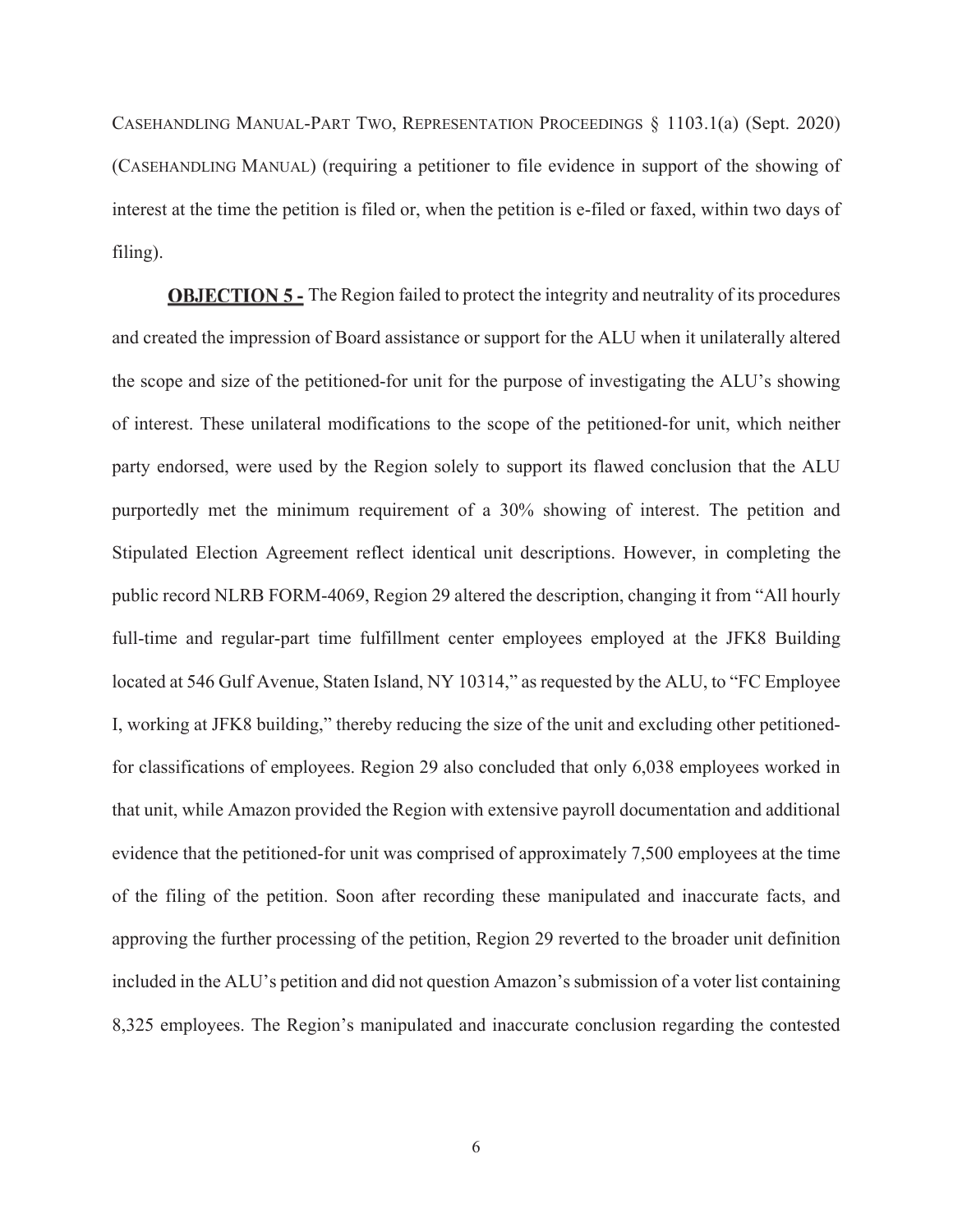showing of interest perpetuated the false impression that the ALU had sufficient support to proceed forward with an election when it clearly did not have sufficient support.

**OBJECTION 6** - The Region failed to protect the integrity of its procedures when it deviated from the Casehandling Manual on Representation Proceedings by failing to staff the election adequately. Among other things, the Region provided an insufficient number of Board Agents for check-in and failed to provide adequate equipment for the election, supplying only three voting booths for an election with more than 8,000 potential voters. CASEHANDLING MANUAL § 11316. The Region was well aware of the size of the petitioned-for unit and potential number of voters. *See* Voter List, filed on February 22, 2022 (including 8,325 employees in the petitionedfor unit). These inactions caused extraordinarily long lines during the first voting session, widely publicized in the news media, and discouraged many employees from voting in subsequent polling sessions, particularly as the temperatures dropped to 20 degrees during two nights of polling. The Board's actions had a reasonable tendency to disenfranchise voters (as evidenced by extremely low voter turnout), and contributed to the Board's ineffective policing of the polling area, as further described in objections below.

**OBJECTION 7** - The Region failed to protect the integrity of its procedures when it turned away voters when they attempted to vote during open polling sessions, and told voters they were only being allowed to vote in alphabetical order. The parties' Stipulated Election Agreement provided that "the Board Agent will allow any voter who is in line during the polling period to vote." These actions disenfranchised those voters who were turned away, but also other voters who learned that voters were turned away from the polls and chose not to participate in the election.

**OBJECTION 8 -** The Region failed to protect the integrity of its procedures when it failed to control media presence in and around the voting area. Amazon specifically raised concerns to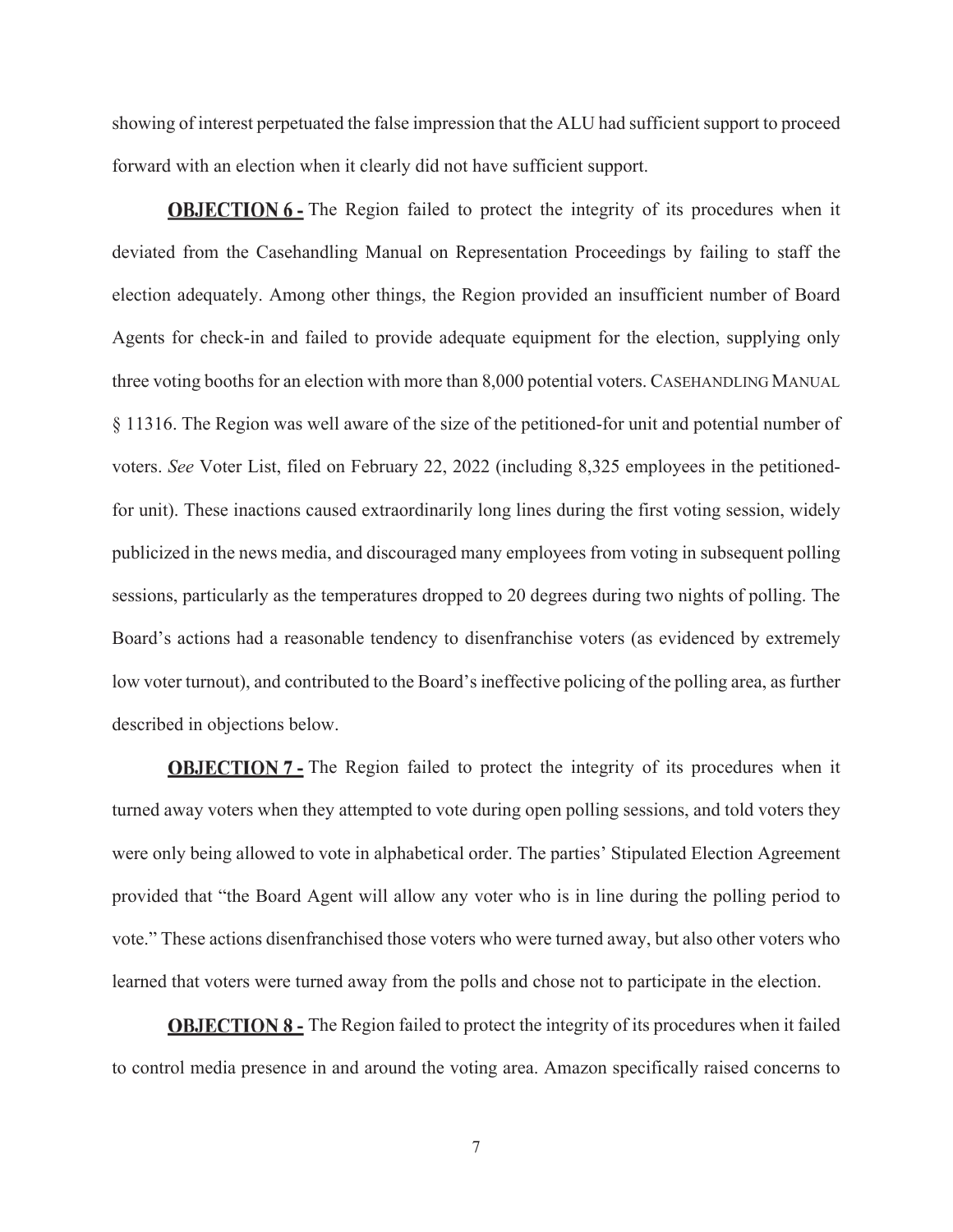the Region about media interference in the voting process prior to the start of the election. Yet during the first polling session, numerous media members—including a documentary film crew retained by Mr. Smalls—entered Amazon's private property, filmed and recorded employees who were in line to vote, and even asked voters how they planned to vote, within feet of Board Agents. Photographs and quotes of these employees were then publicly broadcast across the nation. All of this media filming, recording, and broadcasting took place within the same zone around the polling place where the Region required Amazon to disable its security cameras during voting. The Board's failure to stop the media from surveilling and interrogating voters standing in line to vote had a reasonable tendency to discourage other employees from voting in subsequent polling sessions (as evidenced by extremely low voter turnout).

**OBJECTION 9 -** The Region failed to protect the integrity and neutrality of its procedures and created the impression of Board assistance or support for the ALU when it allowed nonemployee ALU President Smalls to loiter around the polling location and within the "noelectioneering zone" established by the Region on multiple occasions during polling times, where he was able to observe who participated in the election. Mr. Smalls' presence in and around the "no-electioneering zone" during polling times reasonably tended to intimidate, coerce, and create the impression of surveillance among voters and prospective voters.

**OBJECTION 10 - The Region failed to protect the integrity and neutrality of its** procedures and created the impression of Board assistance or support for the ALU when it directed voters to cover up "Vote NO" shirts, but allowed other voters to wear ALU shirts and other ALU paraphernalia in the polling area. There was no basis for this direction as the Board has consistently held that wearing stickers, buttons, and similar campaign insignia by participants and observers at an election is, without more, not prejudicial. *R. H. Osbrink Mfg. Co*., 114 NLRB 940, 941-43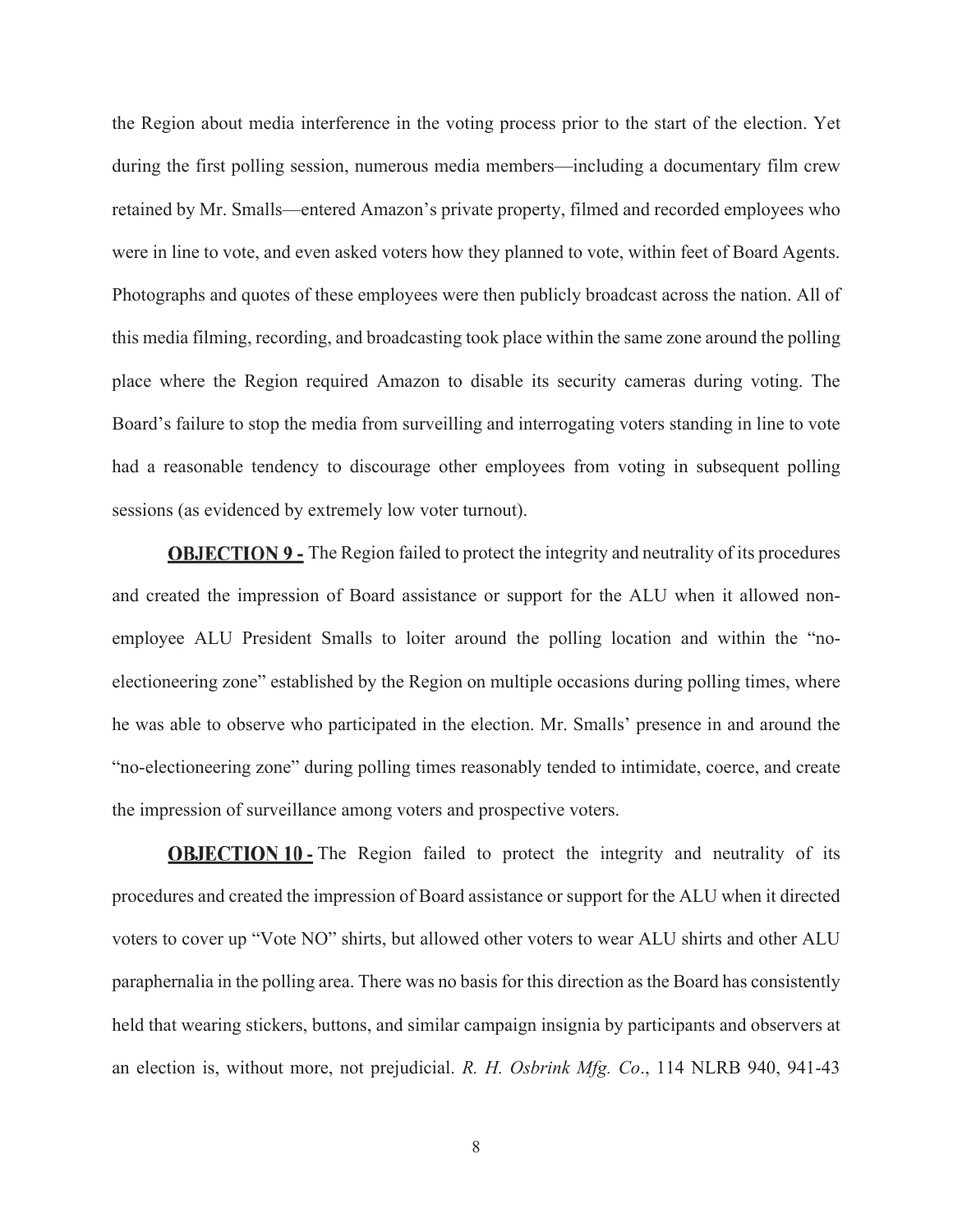(1955); *see also Furniture City Upholstery Co*., 115 NLRB 1433, 1434–1435 (1956). The Board has held that the impact on voters is not materially different "whether the observers wear prounion or antiunion insignia of this kind." *Larkwood Farms*, 178 NLRB 226, 226 (1969) (observer wearing "Vote No" hat not objectionable). The Region's discriminatory directions toward ALU opponents created the impression for all voters present, as well as all potential voters who learned of these incidents, that the Board appeared to favor the ALU over Amazon in the outcome of the election. "No participant in a Board election should be permitted to suggest to the voters that this Government agency, or any of its officials, endorses a particular choice." *Am-O-Krome Co.*, 92 NLRB 893, 894 (1950).

**OBJECTION 11 - The Region failed to protect the integrity and neutrality of its** procedures and created the impression of Board assistance or support for the ALU when it repeatedly allowed an ALU observer to audio/video record the check-in tables and voting area on his mobile phone while serving as an observer during multiple voting sessions. CASEHANDLING MANUAL  $\S$ § 11318.2(b) and 11326.2. The Region permitted this individual to continue serving as an ALU election observer following his conspicuous recording of the voting area while the polls were open. These actions further constitute objectionable list keeping of voters, objectionable surveillance of voters, and also created the impression for voters and potential voters that the ALU was surveilling them.

**OBJECTION 12 - The Region failed to protect the integrity and neutrality of its** procedures and created the impression of Board assistance or support for the ALU when it solicited unfair labor practice charges against Amazon in the presence of voters in the polling area while the polls were open. During the election, an employee entered the polling area and complained about Amazon's actions during the campaign. Rather than tell the employee that they could discuss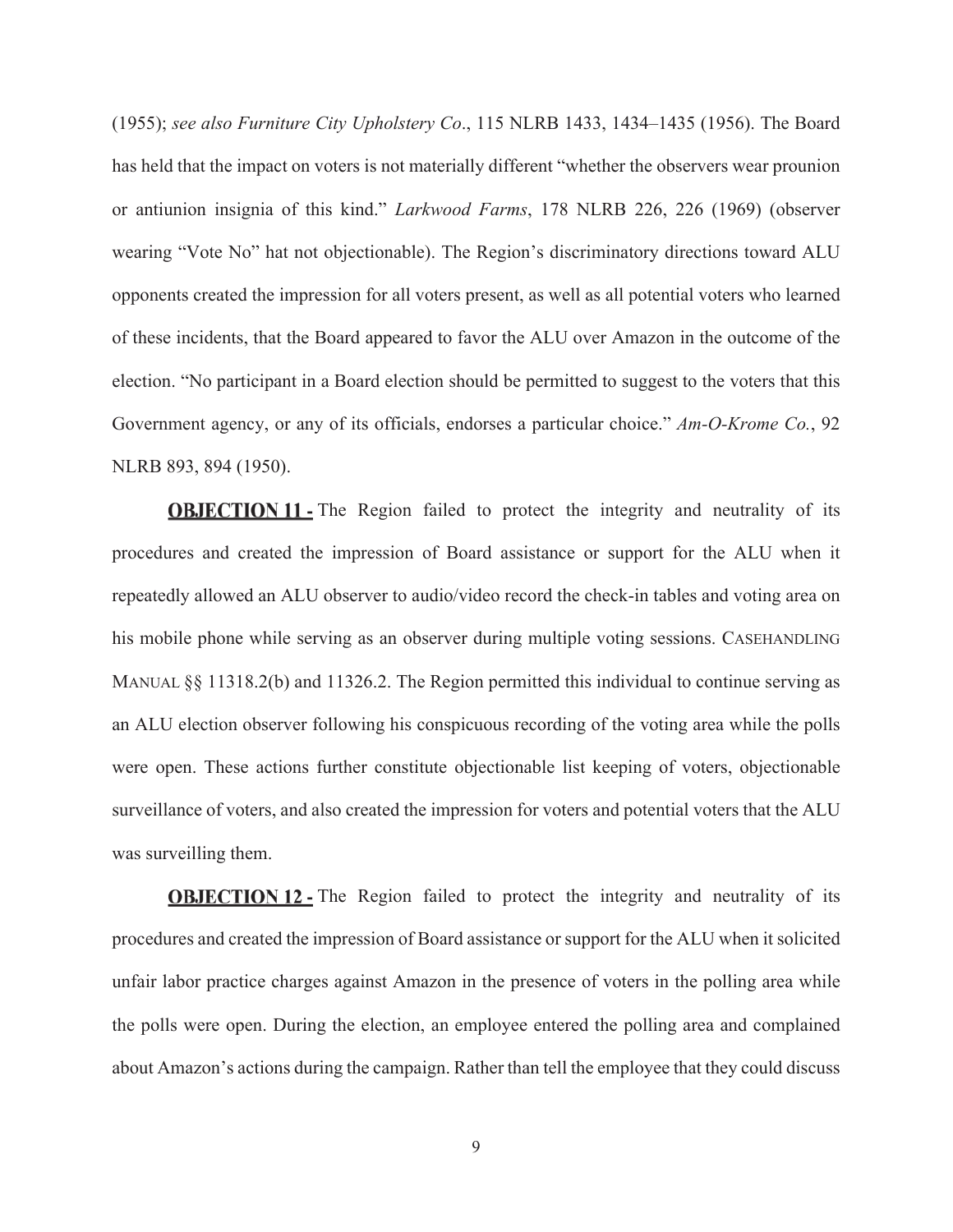the matter privately, the Board Agent, within earshot of voters, stated to the employee that the employee could file unfair labor practice charges against Amazon with the NLRB.

**OBJECTION 13** - During the critical period and while the polls were open, the ALU's members and agents harassed and threatened physical violence and other reprisals against employees who were not supportive of the ALU's cause. "Threats by union agents warrant the setting aside of an election where they 'reasonably tend[] to interfere with the employees' free and uncoerced choice in the election.'" *Robert Orr-Sysco Food Servs. LLC*, 338 NLRB 614, 615 (2002) (quoting *Baja's Place*, 268 NLRB 868 (1984)).

**OBJECTION 14 - The ALU improperly promised employees in the final days of the** campaign that it would not charge them dues unless and until the ALU secured a raise for employees during collective bargaining. Prior to and during the critical period, the ALU was clear that it would charge employees dues immediately following a successful vote. After employees expressed reluctance to pay dues, the ALU directly contradicted its earlier statements and asserted for the first time, late in the campaign, that it would not charge dues unless and until it secured higher wages in contract negotiations with Amazon. The ALU made these promises to employees during employee meetings, on social media, and in a letter from the ALU's President to all eligible voters two days before the polls opened. The ALU's failure to file any foundational documents and LM filings with the Department of Labor, as required by the Labor Management Reporting and Disclosure Act of 1959 ("LMRDA"), coupled with its late-hour promise of free union representation, allowed it to make promises regarding its dues structure in a way that deprived Amazon of the ability to effectively respond, and denied employees the opportunity to assess the credibility of the promise. Additionally, the ALU's promises of free union representation is an objectionable grant of a benefit because this benefit is within the ALU's power to effectuate. *See,*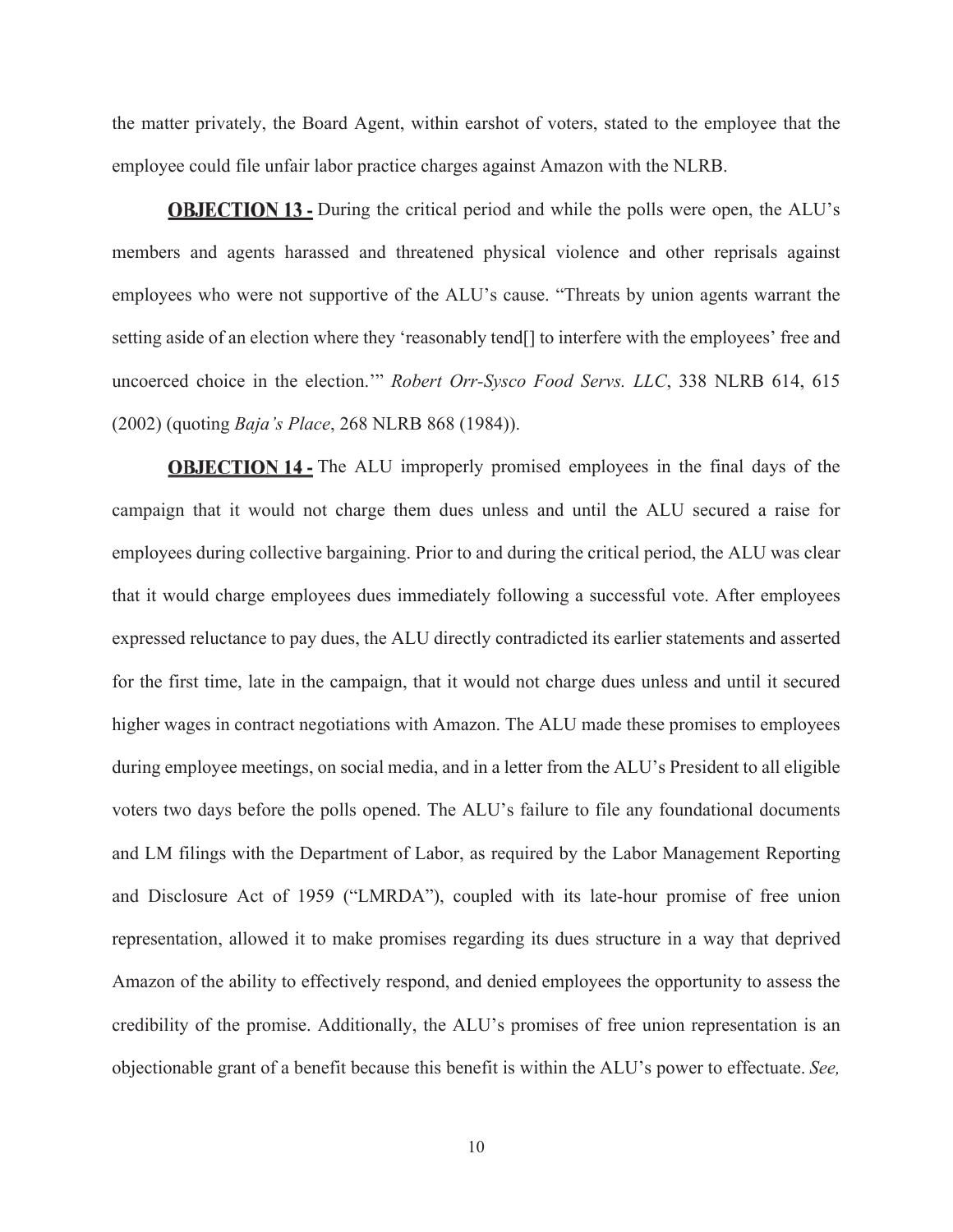*e.g., Alyeska Pipeline Serv. Co.*, 261 NLRB 125, 126-27 (1982) (union controlled all access to construction jobs in Alaska for employees participating in election, and thus union's suggesting only way to get union card was by voting for union in upcoming election was objectionable as union was clearly promising to grant members advantage over nonmembers and had power to do that); *see also Go Ahead N. Am., LLC*, 357 NLRB 77, 78 (2011) (finding objectionable union's offer to waive back dues).

**OBJECTION 15 - The ALU engaged in repeated and deliberate attempts to interfere with** and "shut down" Amazon's small group meetings, solicited employees during Amazon's educational meetings in violation of Amazon's policies, and destroyed Amazon's campaign materials. The ALU's actions intentionally created hostile confrontations in front of eligible voters and hindered Amazon's lawful right to communicate its views to employees during the campaign. *See, e.g.*, *Livingston Shirt Corp.*, 107 NLRB 400, 406-07, 409 (1953) (union has no right to campaign or solicit during employer's lawful small group meetings); *United Steelworkers of Am. v. NLRB*, 646 F.2d 616, 627 (D.C. Cir. 1981) (same, unless an employer has a broad rule prohibiting solicitation during nonworking time [Amazon has no such policy]).

**OBJECTION 16 -** Non-employee ALU organizers repeatedly trespassed on Amazon's property. Over the course of many months, Amazon informed non-employee ALU organizers on several occasions that they had no right to solicit on Amazon's property and that their presence on Amazon's property constituted unlawful trespass. Nevertheless, Mr. Smalls and other nonemployee ALU organizers continued to trespass on Amazon's property for the purpose of soliciting employee support during the critical period. On February 23, 2022, during the critical period, Mr. Smalls and two ALU organizers initiated a confrontation with the New York Police Department after Mr. Smalls repeatedly refused to leave Amazon's property, which resulted in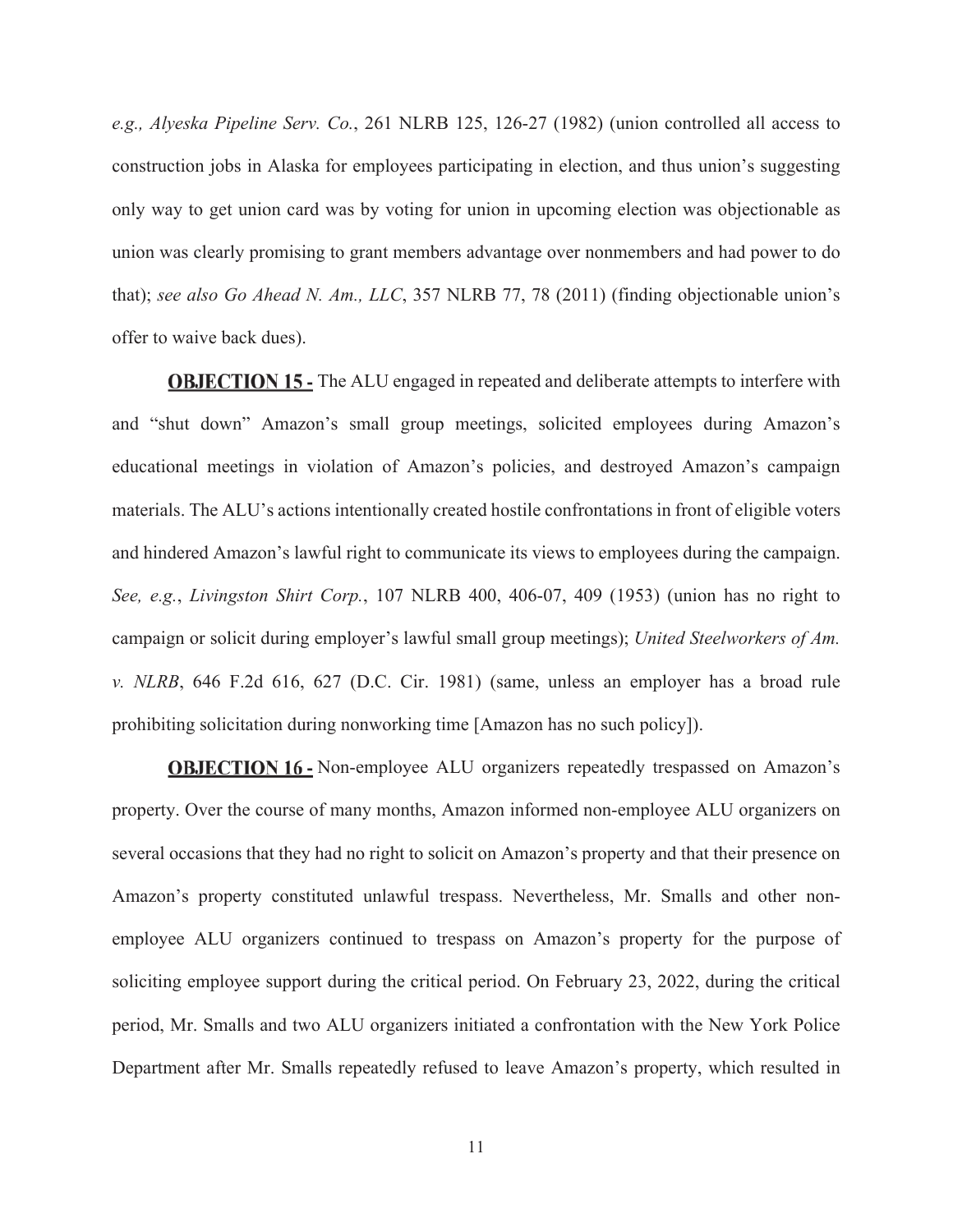their arrests. After his arrest, Mr. Smalls and the ALU consistently misrepresented what had occurred, claiming that he merely dropping off food for employees and was akin to an Uber Eats driver, and that Amazon "called the cops on employees." Mr. Smalls consistently failed, however, to mention in his social media posts and interviews on the subject that on the date of his arrest, he brought a film crew<sup>4</sup> onto Amazon's property without authorization, conducted an interview (that can be seen on social media), and then proceeded to trespass and loiter for over one hour. The ALU also filed ULP charges—which the Region has yet to investigate—and falsely alleged that Amazon had "violated its national settlement" with the NLRB. The ALU then amplified these misrepresentations and the pendency of the charge in the media. All of these actions had a reasonable tendency to interfere with laboratory conditions. *See Phillips Chrysler Plymouth*, 304 NLRB 16, 16 (1991) (Board set aside election when union agents invaded the employer's premises without permission and refused to leave when asked, engaging in a confrontation with company management).

**OBJECTION 17 - The ALU unlawfully polled employee support, engaged in unlawful** interrogation, and created the impression of surveillance during the critical period. During the critical period, the ALU distributed a pledge form that asked employees to fill out their name, state what day they planned to vote, what time they planned to vote, their phone number, their address, and to sign a commitment that they would vote "Yes." This constitutes objectionable polling and interrogation. The ALU's request that employees identify what time and date they would vote reasonably gave the impression that the ALU would surveil when and if they chose to vote, and the commitment to vote "Yes" gave the impression that they could not change their mind if they signed one of these commitment forms. *See, e.g., Kusan Mfg. Co. v. NLRB*, 749 F.2d 362, 365

<sup>4</sup> *See* Addison Post, *Amazon Did Everything it Could to Bust Staten Island Union*, THE INTERCEPT (Apr. 2, 2022), https://theintercept.com/2022/04/02/amazon-union-staten-island/.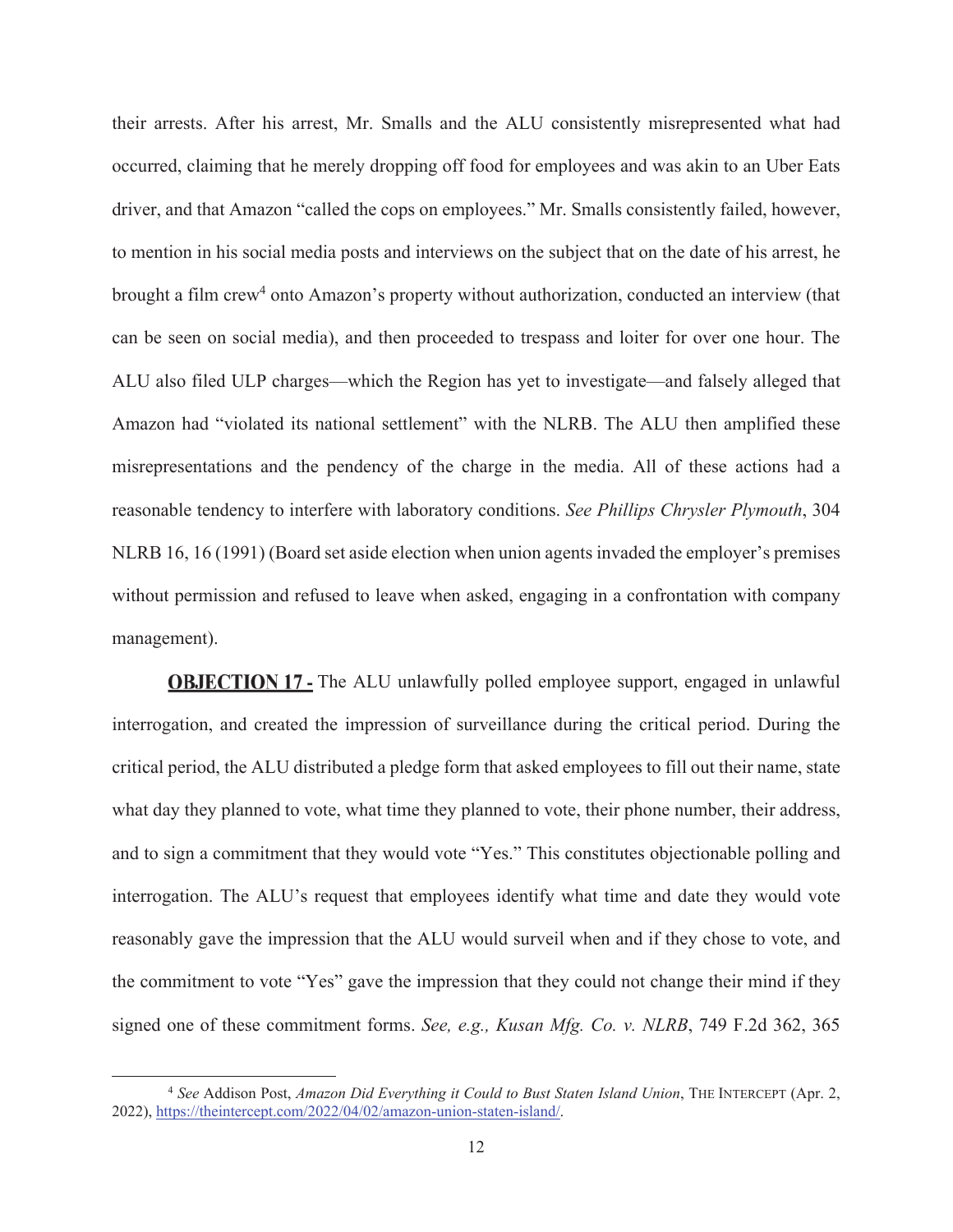(1984) (citing *NLRB v. Claxton Mfg. Co.*, 613 F.2d 1364 (5th Cir.1980)) (recognizing that an employer may successfully challenge a representation election by showing that pre-election polling by the union was coercive).

**OBJECTION 18 -** After disparaging—and celebrating its independence from established, institutional unions for months leading up to the vote, the ALU's President and attorney asserted in 11th hour communications to voters that the ALU was backed by established unions with millions of union members, that those more-established unions were actively involved in the ALU's campaign, were providing funding and other services to the ALU, and would also be involved in contract negotiations if the ALU was elected. The ALU's failure to file any foundational documents and LM filings with the Department of Labor as required by the LMRDA, coupled with its late-hour promise of operational support from and affiliation with other unions, deprived Amazon of the ability to effectively respond and employees the opportunity to assess the ALU's credibility. These misrepresentations are objectionable conduct because, under the circumstances, employees were unable to discern the truth of these statements regarding which labor organization would be representing them.

**OBJECTION 19 - ALU** supporters misled employees by telling them that they would lose their benefits if they did not support the ALU. Relying on language barriers and misrepresentations of the election processes, during the critical period, ALU organizers specifically targeted Amazon employees who recently immigrated from Africa and threatened that their continued benefits were contingent on their support of the ALU. While the ALU's conduct in this regard is a deplorable scare tactic targeted at an immigrant population, these false threats also constitute objectionable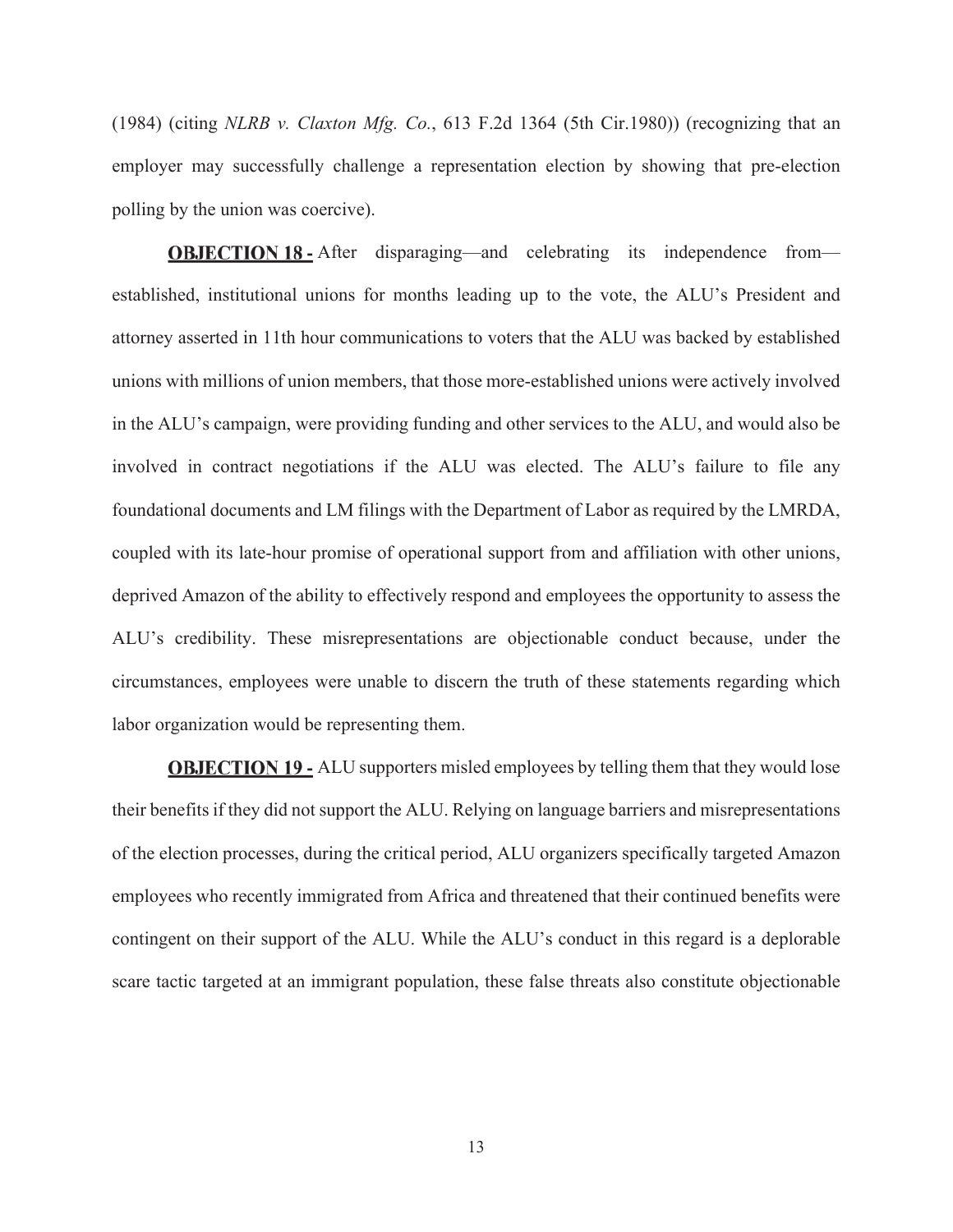conduct because they reasonably tended to coerce employees into supporting the ALU solely out of fear that they would lose their benefits.

**OBJECTION 20** - The ALU deployed a light projector outside the JFK8 facility that projected mass messaging on the façade of the JFK8 building immediately prior to the election. Late at night on March 23, 2022, and through the early morning hours, after the voting tent was in place, the ALU projected messaging on the front of JFK8 immediately over the polling area which read: "Amazon Labor Union"; "VOTE YES"; "VOTE YES! TO KEEP YOUR PHONES"; "BE THE FIRST IN HISTORY"; "THEY FIRED SOMEONE YOU KNOW"; "THEY ARRESTED YOUR COWORKERS"; and "ALU FOR THE WIN". *See, e.g.*, Rachel Gumpert (@rlgumpert), TWITTER (Mar. 27, 2022), https://twitter.com/rlgumpert/status/1508089747289219082 (last visited Apr. 8, 2022). The ALU's light projections are also objectionable misrepresentations inasmuch as they caused confusion about the identity of the messenger, suggested that Amazon supported the messaging, and misrepresented the purpose and consequences of the vote. The ALU's light projections also reiterated the ALU's false campaign narrative that Amazon sought the arrest of employees. "[E]mployers and unions alike will be prohibited from making election speeches on company time to massed assemblies of employees within 24 hours before the scheduled time for conducting an election." *Peerless Plywood Co.*, 107 NLRB 427, 429 (1953). Because "the Board's goal is to keep voters as free of uninvited mass messages as possible during the period just prior to the conduct of the election," the ALU's mass projection of its campaign messaging falls squarely within the prohibitions of *Peerless Plywood*. *See Bro-Tech Corp.*, 330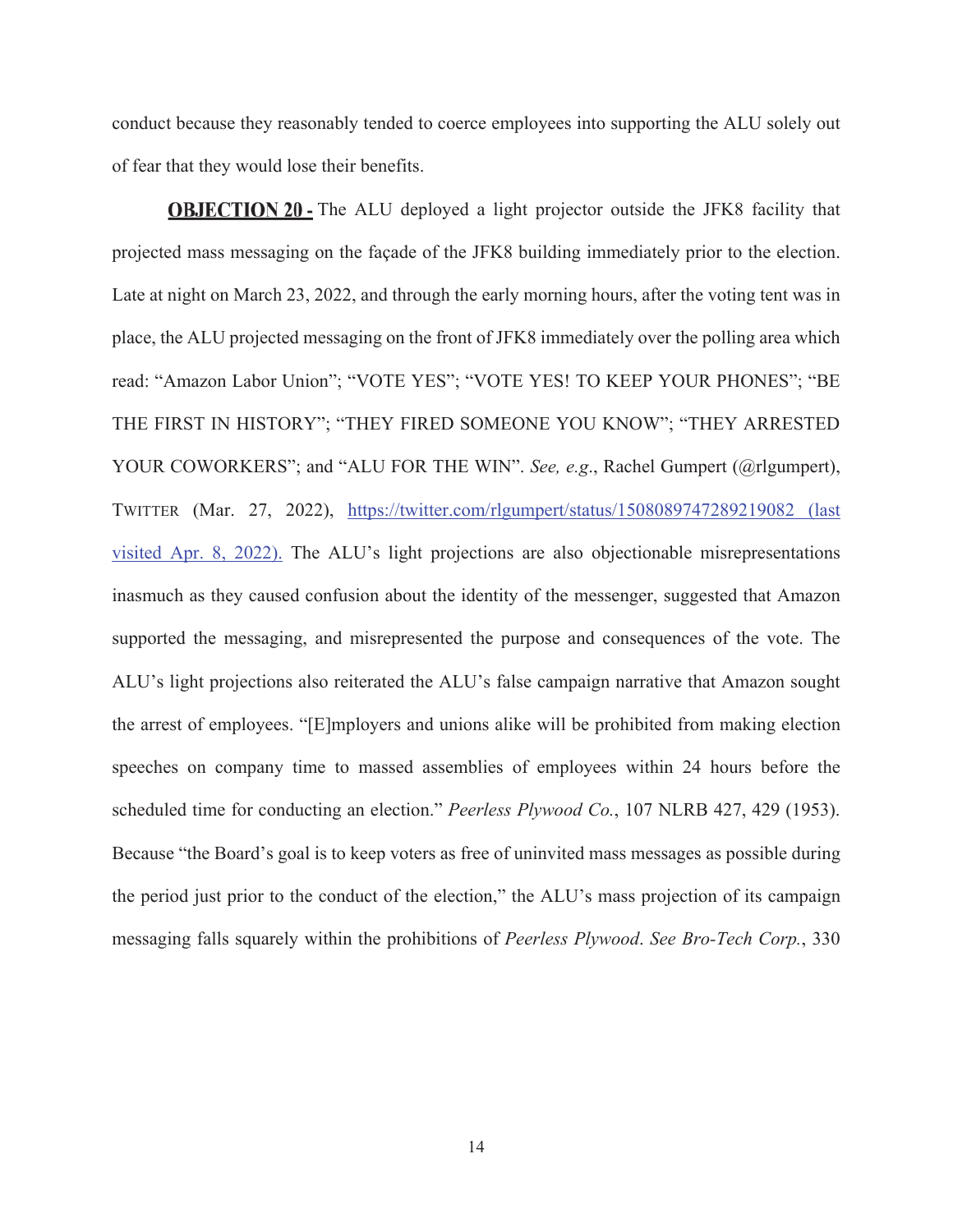NLRB 37, 39 (1999) (holding union's use of sound truck broadcasting pro-union music constituted objectionable conduct).

**OBJECTION 21 - The ALU failed to file forms required by the LMRDA. The LMRDA** requires all unions purporting to represent private sector employees to file, among other things, detailed financial reports. 29 U.S.C.A. §§ 431-432. As acknowledged by the LMRDA, these disclosures are necessary to eliminate or prevent improper practices on the part of labor organization, their officers, and their representatives and to protect employees from the activities of labor organizations. *Id*. § 401(b)-(c). To date, the ALU has not filed any financial or other reports required by the LMRDA despite being under a legal obligation to do so. The ALU's failure to comply with the LMRDA deprived employees from access to critical financial information about the ALU's operations during a critical time period (*i.e.*, whether to vote for them as their bargaining representative). ALU President Smalls brazenly told CNN the week before the election that he would not file these disclosures until after the election, if at all.<sup>5</sup>

**OBJECTION 22 - The ALU distributed marijuana to employees in return for their support** in the election. Amazon made the Region aware of such conduct several times. The Board, as a federal agency and regulator, cannot condone such a practice as a legitimate method of obtaining support for a labor organization. *See e.g., Stand Up for California! v. U.S. Dep't of the Interior*, 959 F.3d 1154, 1165 (9th Cir. 2020) (citing *Epic Sys*. *Corp. v. Lewis*, 138 S. Ct. 1612, 1624 (2018) ("We will not presume that Congress would enact a statute that requires a federal agency to violate federal law.")); *see also Epic Sys*. *Corp.*, 138 S. Ct. at 1624 (courts should strive to give effect to both laws when two are in conflict). The ALU's distribution of marijuana was an impermissible

<sup>5</sup> *See* Sara Ashley O'Brien, Two Amazon warehouses are vying to make history with company's first union, but they're very different, CNN BUSINESS, (Mar. 30, 2022), https://www.cnn.com/2022/03/25/tech/amazon-newyork-alabama-union-elections/index.html.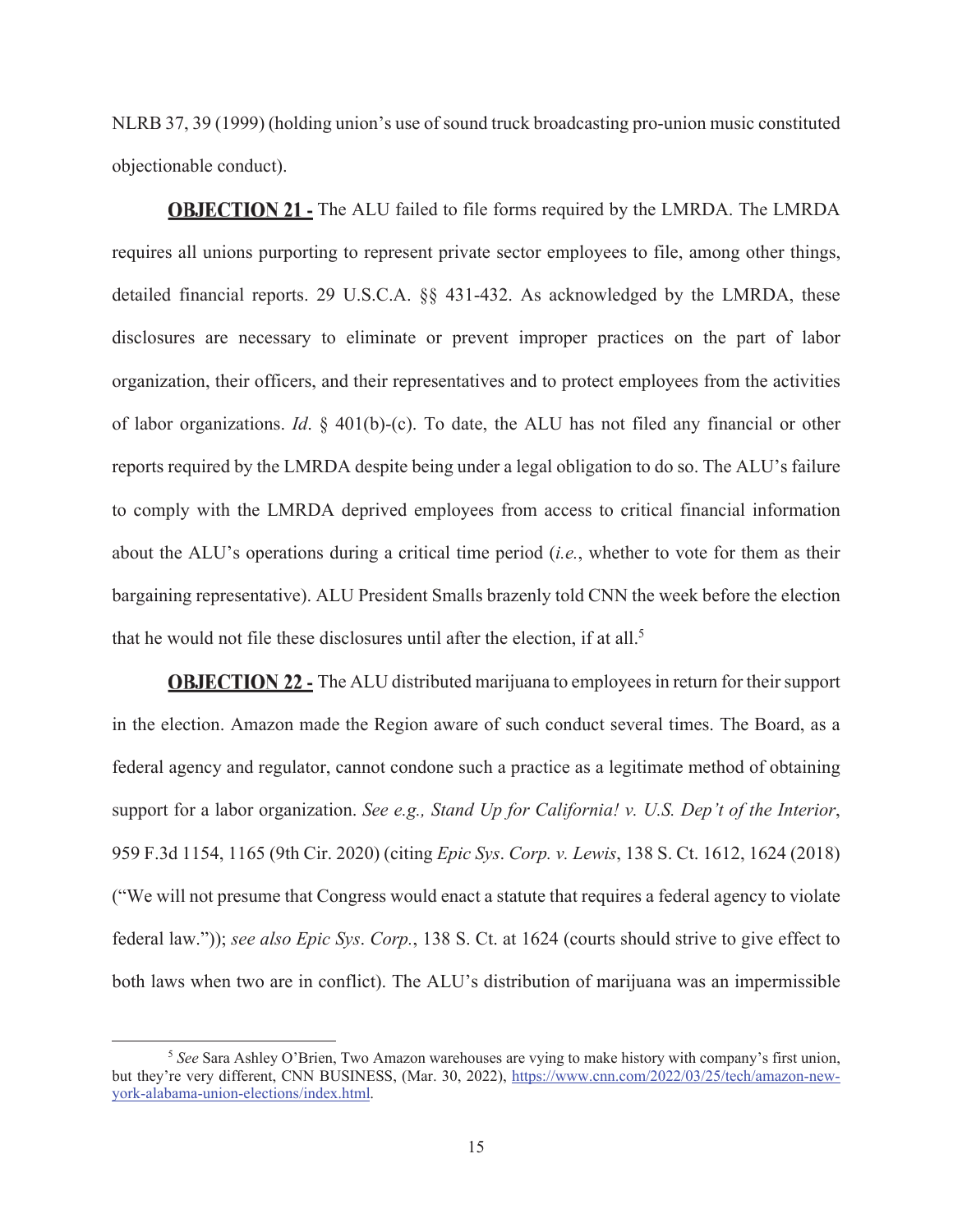grant of benefit and interfered with employees' free choice in the election. *See Go Ahead N. Am., LLC*, 357 NLRB at 77-78 (setting aside election where union granted benefits with a value in excess of "minimal").

**OBJECTION 23 - On March 25, 2022, Mr. Smalls posted to his social media accounts a** video of himself standing outside the voting area over 20 minutes after voting began and after he had told certain employees that the ALU would know how they voted. Employees viewing a video of the ALU's President appearing to stand outside the polling area while the polls were open reasonably tended to coerce and intimidate voters and potential voters and lead them to believe that the ALU and Mr. Smalls was or would surveil them. Mr. Smalls' social media post also reasonably tended to create the impression with voters that the Board supported ALU in the election, as it failed to properly police and/or took no actions to remove him from the "noelectioneering zone" established by the Board.

**OBJECTION 24 -** The ALU engaged a camera/documentary crew that maintained a consistent presence in the polling place. Despite being directed to leave the area by Amazon in front of the Board Agent and ALU President Smalls, the crew returned several times and filmed employees in line waiting to vote, and employees entering and exiting the voting tent. These actions reasonably tended to coerce and intimidate voters and potential voters and lead them to believe that Mr. Smalls and the ALU would know if or how they voted, and created the impression of surveillance.

**OBJECTION 25** - ALU officials, agents, and supporters, including but not limited to nonemployee ALU President Smalls and non-employee Gerald Bryson, engaged in objectionable conduct, including loitering in the "no-electioneering zone" established by the Board and/or within view of the polling area while polls were open, creating the impression among employees that the